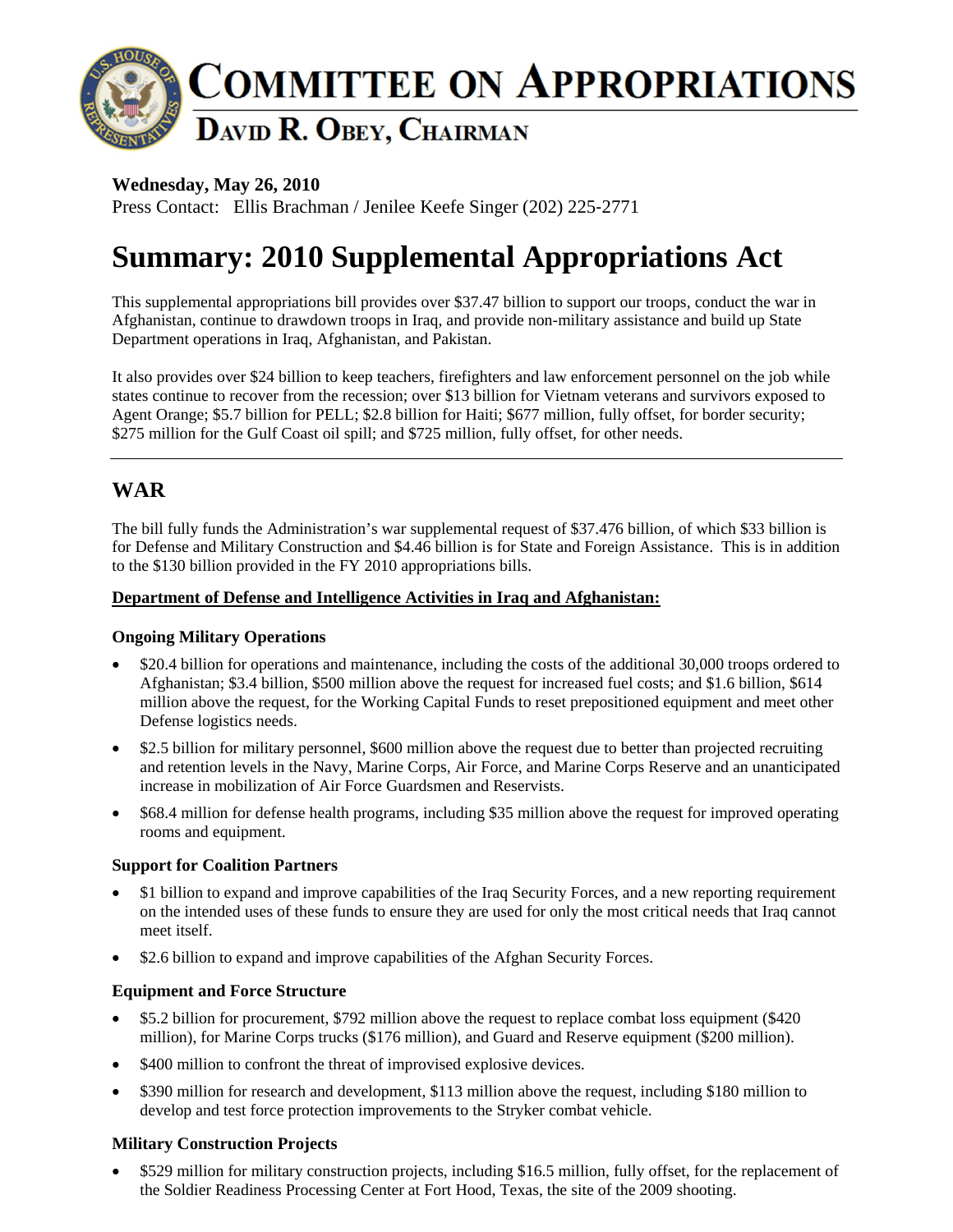#### **Department of State and USAID, International Affairs and Stabilization Activities:**

#### **Assistance and Operations in Afghanistan, Pakistan, and Iraq**

- \$1.58 billion, \$224 million below the request, for Diplomatic and Consular Programs in Afghanistan, Pakistan and Iraq. The bulk of the funding changes from the request are for Iraq where \$887 million is provided for overseas protective operations, \$305 million above the request, and no funding is included for construction of two permanent consulates (\$527 million was requested).
- \$7 million, not requested, for the USAID Office of the Inspector General in Pakistan and Afghanistan.
- \$1.4 billion, \$411 million below the request, for Economic Support to Afghanistan and Pakistan: \$1.17 billion for Afghanistan, \$408 million below the request, due to likely slower spending than anticipated in the request; and \$241 million for Pakistan, \$3 million below the request. Not less than \$25 million must go toward human rights programs in Pakistan, including training of security forces in human rights and due process.

#### **Other International Assistance**

- \$200 million, not requested, for Mexico Merida counter-narcotics assistance, of which not less than \$100 million is for judicial, anti-corruption and rule of law activities.
- \$100 million, not requested, for Economic Support: \$90 million for Jordan and \$10 million for El Salvador.
- \$60 million, not requested, for Foreign Military Financing assistance for Jordan.

#### **Other Provisions:**

- ¾ **Afghanistan & Pakistan Performance Assessments:** The bill includes language, contained originally in the 2009 Supplemental Appropriations Bill requiring two reports: one on Afghanistan and Pakistan commitment and capabilities, including a new assessment of any actions that could undermine the success of the mission (due with the 2012 budget request) and the other on progress in Afghanistan and Pakistan.
- ¾ **No Permanent Bases:** The bill prohibits funds to establish a permanent base in Afghanistan or Iraq.
- ¾ **Human Rights:** The bill prohibits funds to support any training program if the Secretary of Defense has received credible information that the unit to be trained has committed a gross violation of human rights, unless all necessary corrective steps have been taken. The bill prohibits funds for activities contravening laws or regulations to implement the UN Convention Against Torture or Other Cruel, Inhuman or Degrading Treatment or Punishment.
- ¾ **Afghanistan Cooperation:** The bill provides only \$50 million in direct budget support to the government of Afghanistan until the Secretary of State certifies that the government is fully cooperating with the United States.
- ¾ **Guantanamo Bay:** The bill continues the prohibition on the Administration transferring Guantanamo detainees to the United States, other than for the purposes of prosecution and only after a security threat assessment has been provided to the Congress and the Governor of the receiving state.

## **JOBS**

The bill provides \$24.679 billion for education jobs, police jobs and firefighter jobs, and \$5.667 billion to meet the current shortfall in the Pell Grant Program:

- \$23 billion for an Education Jobs Fund to provide additional emergency support to local school districts to prevent impending layoffs. Without this funding, it is estimated that as many as 300,000 elementary and secondary teachers will be laid off in the coming year.
- \$1.179 billion to retain or hire an estimated 5,525 law enforcement officers for three years.
- \$500 million to staff local fire companies and retain local firefighters.
- \$5.667 billion to meet the current year shortfall in the Pell Grant Program that was unanticipated last year. Over 8 million students received Pell grants this year.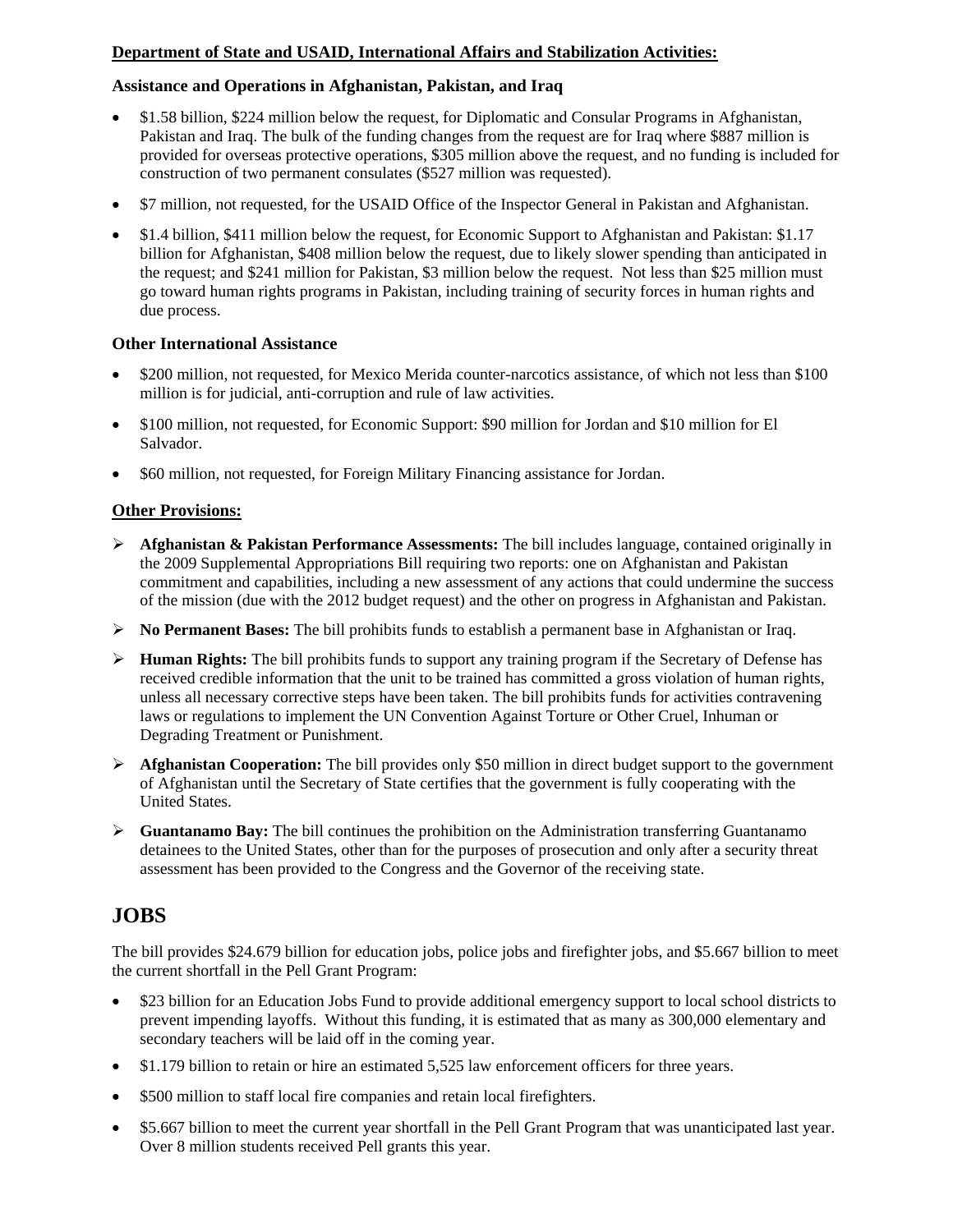# **VETERANS, HAITI, OIL SPILL, BORDER AND OTHER MATTERS**

**Veterans:** \$13.377 billion in mandatory appropriations for the payment of benefits to Vietnam veterans and survivors for exposure to Agent Orange, which has been linked with Parkinson's disease, ischemic heart disease, and hairy cell/B cell leukemia. An estimated 86,069 people will be eligible to receive retroactive payments and 67,259 people will be eligible to receive new benefits.

**Haiti:** \$2.8 billion, \$690,000 below the request, for Haiti, including:

- \$150 million in Food for Peace Grants.
- \$655 million for reimbursement to the Department of Defense, \$60 million for reimbursement to the Department of Homeland Security and \$220 million for reimbursement to the Department of Health for health and social services response activities.
- \$1.7 billion to the Department of State, including:
	- o \$749 million for Economic Support for recovery, rehabilitation and reconstruction for Haiti.
	- o \$212 million for Haiti debt relief.
	- o \$143.5 million for narcotics control and law enforcement programs.
	- o \$65 million for Diplomatic and Consular Programs.
	- o \$84.5 million for housing existing diplomatic and development personnel.
	- o \$96.5 million for the US contribution to the UN Peacekeeping Mission.
	- o \$5 million for international broadcasting operations.
	- o \$1.5 million for the USAID Office of the Inspector General.
	- o \$7.1 million for technical assistance to be provided by the Department of Treasury.
	- o \$351 million to reimburse International Disaster Assistance.

**Gulf Oil Spill**: \$224 million for the Gulf Coast oil spill. This includes: \$83 million for unemployment assistance related to the oil spill and an oil spill relief employment program; allowance for the Coast Guard to receive advances from the Oil Spill Liability Trust fund; \$7 million for NOAA oil spill response activities, including scientific investigations and sampling; \$14 million to respond to economic impacts on fishermen; \$10 million for Justice legal activities; \$5 million for economic recovery planning; and \$31 million for the Department of the Interior to conduct additional inspections and enforcement and to strengthen oversight and regulation and for the EPA to conduct a long-term risk study.

**NOTE:** All costs directly related to the Gulf Coast oil spill must be reimbursed by the responsible parties.

**Border Security:** \$677 million, fully offset, to strengthen enforcement on the southern border, including:

- \$208.4 million for 1,200 additional Border Patrol agents deployed between the ports of entry along the Southwest Border.
- \$136 million to maintain current Customs and Border Protection (CBP) officer staffing levels and add 500 additional officers at ports of entry along the Southwest Border.
- \$67.5 million for improved tactical communications on the Southwest Border, three permanent Border Patrol forward operating bases, and a surge of workforce integrity investigations designed to prevent corruption among the CBP officers and agents.
- \$50 million for Operation Stonegarden grants to support local law enforcement activities on the border.
- \$30 million for Immigration and Customs Enforcement activities directed at reducing the threat of narcotics smuggling and associated violence.
- \$177 million may be used to deploy National Guard troops to the southern border should the President decide to do so.

#### **Other Security and Urgent Needs:**

The following additional items are all fully offset:

**USDA Rural Loans**: \$172.8 million for the USDA Section 502 guaranteed single family loan program, supporting \$12 billion in loans. This program ran out of money the second week of May due to extraordinarily high demand because of the tight credit market.

**Energy Loans:** \$180 million to allow \$18 billion in innovative technology energy loans, split evenly between nuclear and renewable energy programs.

**Emergency Food Assistance:** \$50 million for The Emergency Food Assistance Program for food purchases to distribute through local emergency food providers.